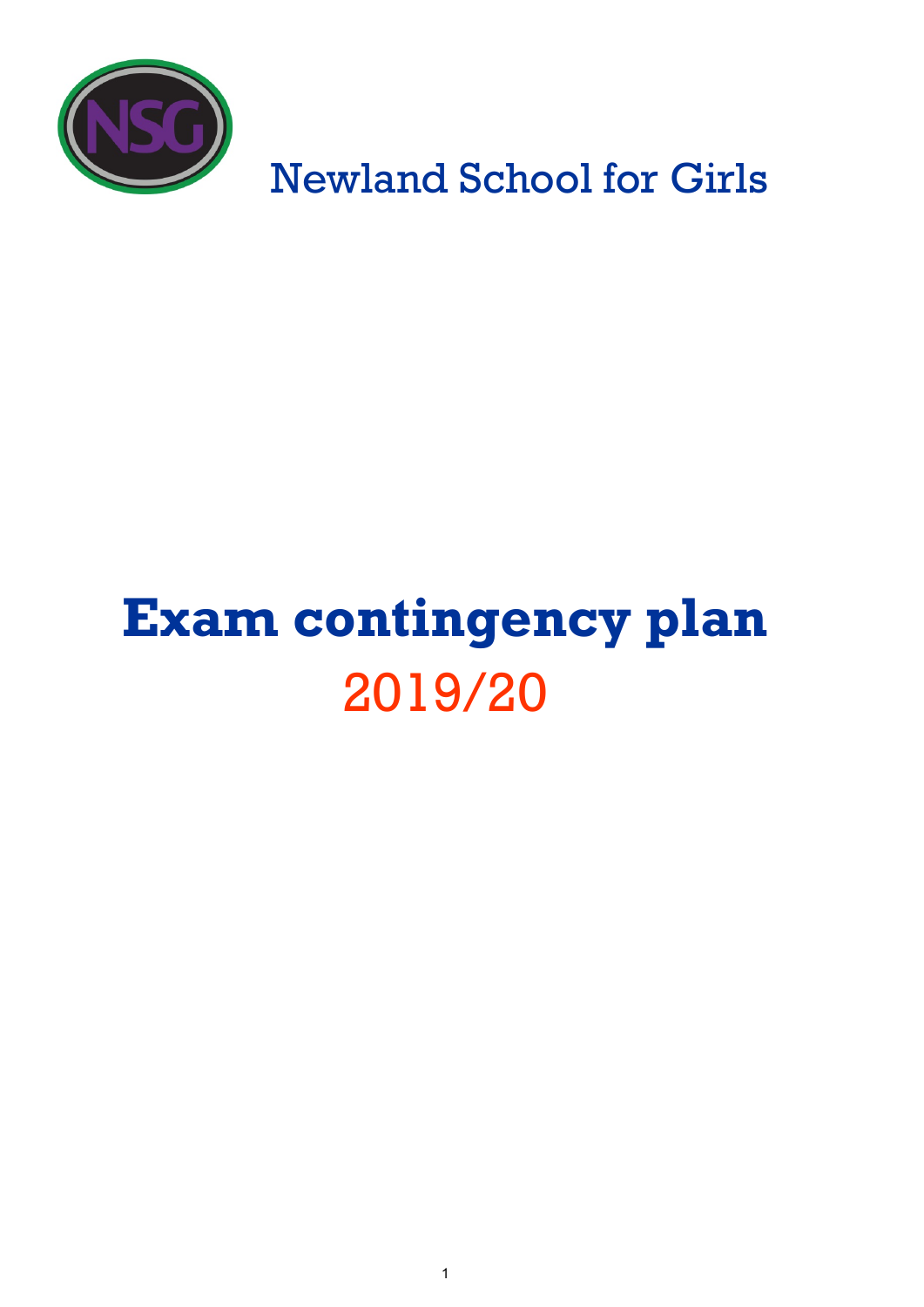# **Contents**

| 1.  | Exam officer extended absence at key points in the exam process (cycle) 3                                                                                               |
|-----|-------------------------------------------------------------------------------------------------------------------------------------------------------------------------|
| 2.  |                                                                                                                                                                         |
| 3.  |                                                                                                                                                                         |
| 4.  | Invigilators - lack of appropriately trained invigilators or invigilator absence  5                                                                                     |
| 5.  | Exam rooms - lack of appropriate rooms or main venues unavailable at short notice  5                                                                                    |
| 6.  |                                                                                                                                                                         |
| 7.  |                                                                                                                                                                         |
| 8.  |                                                                                                                                                                         |
| 9.  | Candidates unable to take examinations because of a crisis – centre remains open  6                                                                                     |
| 10. | Centre unable to open as normal during the exams period (including in the event of the<br>centre being unavailable for examinations owing to an unforeseen emergency) 6 |
| 11. |                                                                                                                                                                         |
| 12. |                                                                                                                                                                         |
| 13. |                                                                                                                                                                         |
| 14. | Centre unable to distribute results as normal (including in the event of the centre being                                                                               |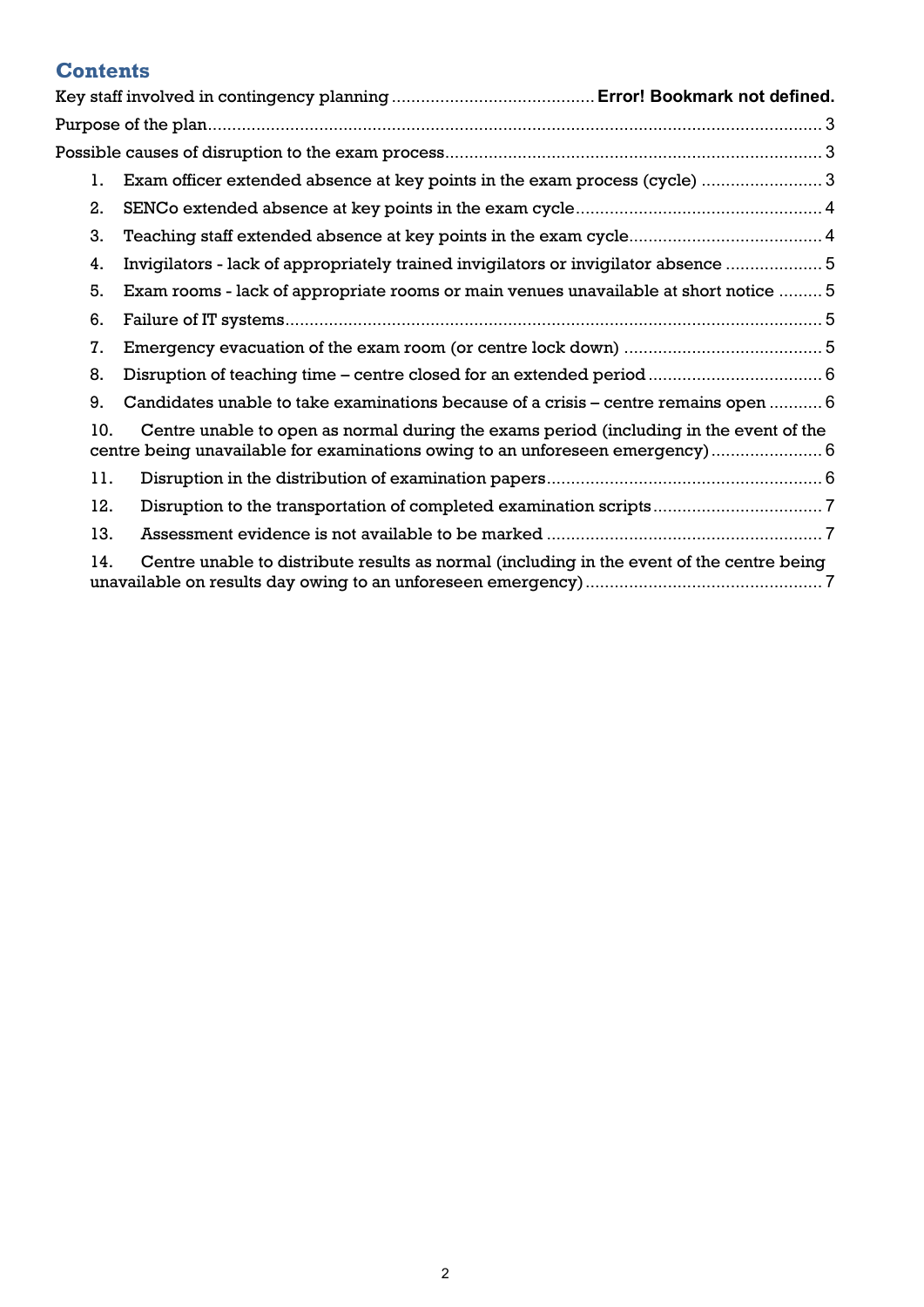# **Purpose of the plan**

This plan examines potential risks and issues that could cause disruption to the exams process at Newland School for Girls. By outlining actions/procedures to be invoked in case of disruption it is intended to mitigate the impact these disruptions have on our exam process.

This plan confirms Newland School for Girls is compliant with the JCQ regulation (section 5.3, *General Regulations for Approved Centres 2019-20*) that the centre *has in place a written examination contingency plan which covers all aspects of examination administration. This will allow Senior Directors to act immediately in the event of an emergency or staff absence*.

# **Possible causes of disruption to the exam process**

#### **1. Exam officer extended absence at key points in the exam process (cycle)**

#### Criteria for implementation of the plan

*Key tasks required in the management and administration of the exam cycle not undertaken including:*

*Planning*

- *annual data collection exercise not undertaken to collate information on qualifications and awarding body specifications being delivered*
- *annual exams plan not produced identifying essential key tasks, key dates and deadlines*
- *sufficient invigilators not recruited*

#### *Entries*

- *awarding bodies not being informed of early/estimated entries which prompts release of early information required by teaching staff*
- *candidates not being entered with awarding bodies for external exams/assessment*
- *awarding body entry deadlines missed or late or other penalty fees being incurred*

*Pre-exams*

- *invigilators not trained or updated on changes to instructions for conducting exams*
- *exam timetabling, rooming allocation; and invigilation schedules not prepared*
- *candidates not briefed on exam timetables and awarding body information for candidates*
- *confidential exam/assessment materials and candidates' work not stored under required secure conditions*
- *internal assessment marks and samples of candidates' work not submitted to awarding bodies/external moderators*

#### *Exam time*

- *exams/assessments not taken under the conditions prescribed by awarding bodies*
- *required reports/requests not submitted to awarding bodies during exam/assessment periods, for example very late arrival, suspected malpractice, special consideration*
- *candidates' scripts not dispatched as required for marking to awarding bodies*

#### *Results and post-results*

- *access to examination results affecting the distribution of results to candidates*
- *the facilitation of the post-results services*

Centre actions to mitigate the impact of the disruption

- **Data Manager to assume responsibility for the above tasks with the support of the Deputy Headteacher.**
- $\triangleright$  Staff members to work closely with EO to ensure they are up to date with the exam cycle and responsibilities at each point in time.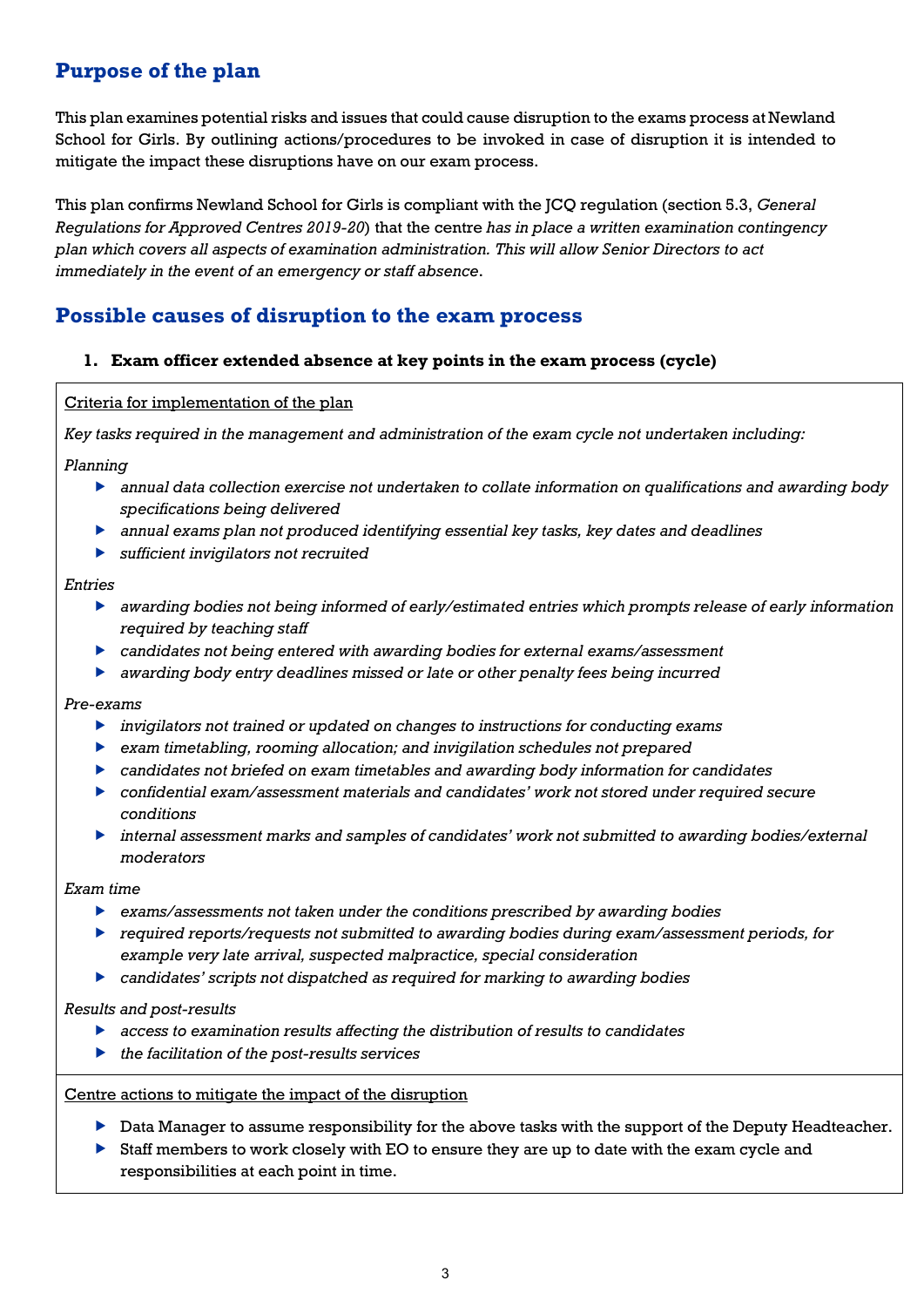#### Criteria for implementation of the plan

*Key tasks required in the management and administration of the access arrangements process within the exam cycle not undertaken including:*

#### *Planning*

- *candidates not tested/assessed to identify potential access arrangement requirements*
- *centre fails to recognise its duties towards disabled candidates as defined under the terms of the Equality Act 2010*
- *evidence of need and evidence to support normal way of working not collated*

#### *Pre-exams*

- *approval for access arrangements not applied for to the awarding body*
- *centre-delegated arrangements not put in place*
- *modified paper requirements not identified in a timely manner to enable ordering to meet external deadline*
- *staff (facilitators) providing support to access arrangement candidates not allocated and trained*

#### *Exam time*

*access arrangement candidate support not arranged for exam rooms*

#### Centre actions to mitigate the impact of the disruption

- Head of Centre responsible for ensuring position is filled should absence have the potential to disrupt exam preparation.
- ▶ EO to ensure access arrangements are in place by the Spring Term of Year 10 for all students, where possible.
- ▶ EO to plan access arrangements for exam days in advance of the Exam season, in consultation with Deputy Headteacher.

# **3. Teaching staff extended absence at key points in the exam cycle**

#### Criteria for implementation of the plan

*Key tasks not undertaken including:*

*Early/estimated entry information not provided to the exams officer on time; resulting in pre-release information not being received*

*Final entry information not provided to the exams officer on time; resulting in candidates not being entered for exams/assessments or being entered late/late or other penalty fees being charged by awarding bodies*

*Non-examination assessment tasks not set/issued/taken by candidates as scheduled*

*Candidates not being informed of centre assessed marks before marks are submitted to the awarding body and therefore not being able to consider appealing internal assessment decisions and requesting a review of the centre's marking*

*Internal assessment marks and candidates' work not provided to meet awarding body submission deadlines*

Centre actions to mitigate the impact of the disruption

- ▶ The EO to liaise with Deputy Headteacher and Subject Directors to ensure all necessary deadlines are adhered to. Where this is not possible, the EO will liaise with the relevant awarding body and act upon advice given.
- $\blacktriangleright$  Head of Centre responsible for ensuring priority for teaching is the examination cohort and staff will be covered in good time, by trained professionals, in all circumstances.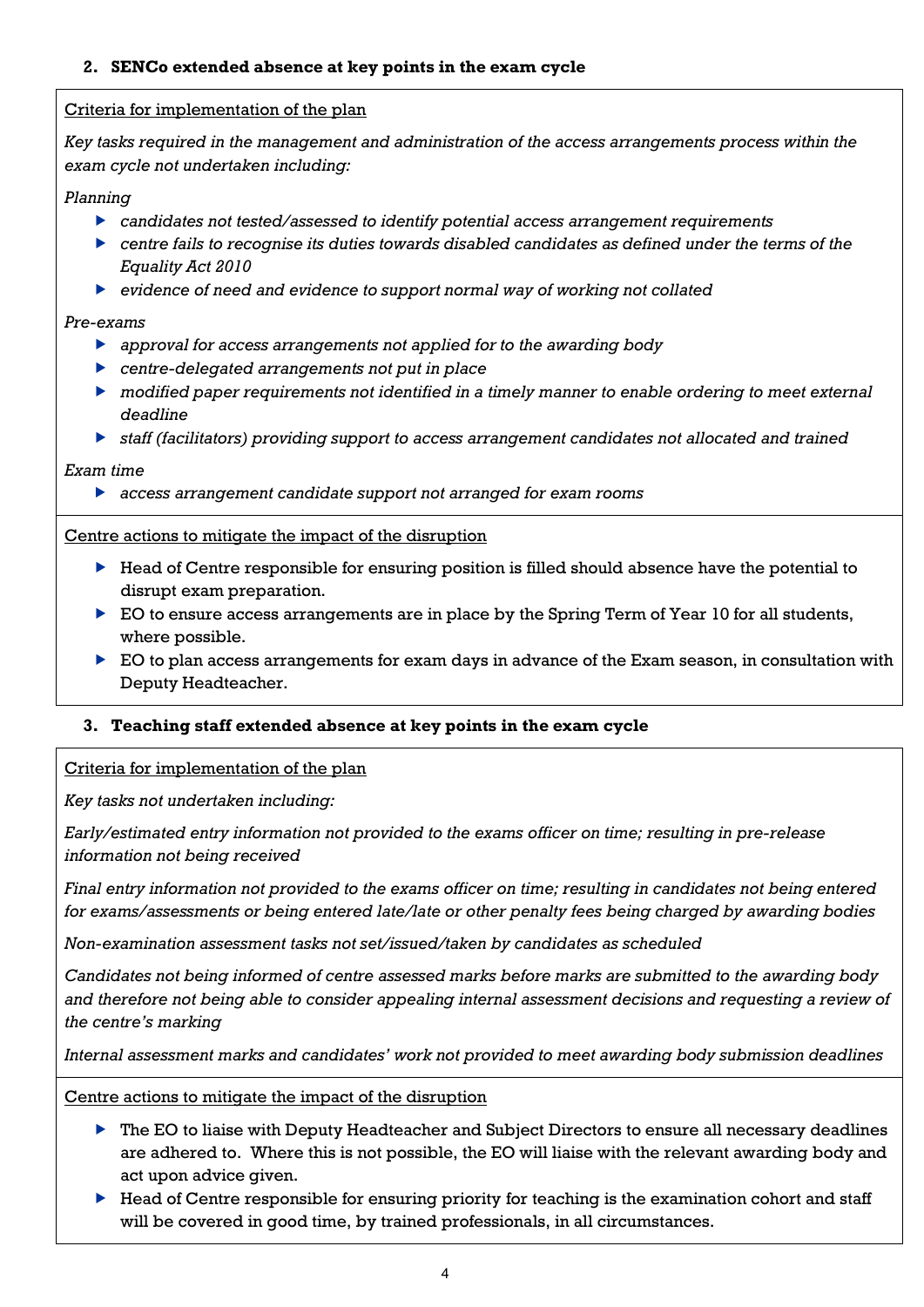## **4. Invigilators - lack of appropriately trained invigilators or invigilator absence**

Criteria for implementation of the plan

*Failure to recruit and train sufficient invigilators to conduct exams*

*Invigilator shortage on peak exam days*

*Invigilator absence on the day of an exam*

Centre actions to mitigate the impact of the disruption

- EO will review the invigilation staffing at the start of each academic year to ensure sufficient staff are recruited and trained in a timely fashion.
- Regular training to take place each exam season.
- $\triangleright$  EO will be aware of the school staff available for invigilation duties at short notice and for peak exam days.

#### **5. Exam rooms - lack of appropriate rooms or main venues unavailable at short notice**

Criteria for implementation of the plan

*Exams officer unable to identify sufficient/appropriate rooms during exams timetable planning*

*Insufficient rooms available on peak exam days*

*Main exam venues unavailable due to an unexpected incident at exam time*

Centre actions to mitigate the impact of the disruption

- $\triangleright$  EO will organise rooming for examinations before the Easter holidays ensuring sufficient time is available to identify appropriate rooms and plan appropriately.
- In the event of a room not being available at short notice, Deputy Headteacher will be made available to ensure the security of the examination is not compromised whilst alternative rooming is sourced. The Deputy Headteacher will work with the EO at all times during such emergencies.

**6. Failure of IT systems**

Criteria for implementation of the plan

*MIS system failure at final entry deadline*

*MIS system failure during exams preparation*

*MIS system failure at results release time*

Centre actions to mitigate the impact of the disruption

▶ The EO, in consultation with Deputy Headteacher, will make entries from another venue direct to the Awarding Bodies. Results may also be accessed directly from the Awarding Bodies. At all times during the system failure the EO will liaise with the Awarding Bodies to minimise disruption and costs incurred.

#### **7. Emergency evacuation of the exam room (or centre lock down)**

Criteria for implementation of the plan

*Whole centre evacuation (or lock down) during exam time due to serious incident resulting in exam candidates being unable to start, proceed with or complete their exams*

Centre actions to mitigate the impact of the disruption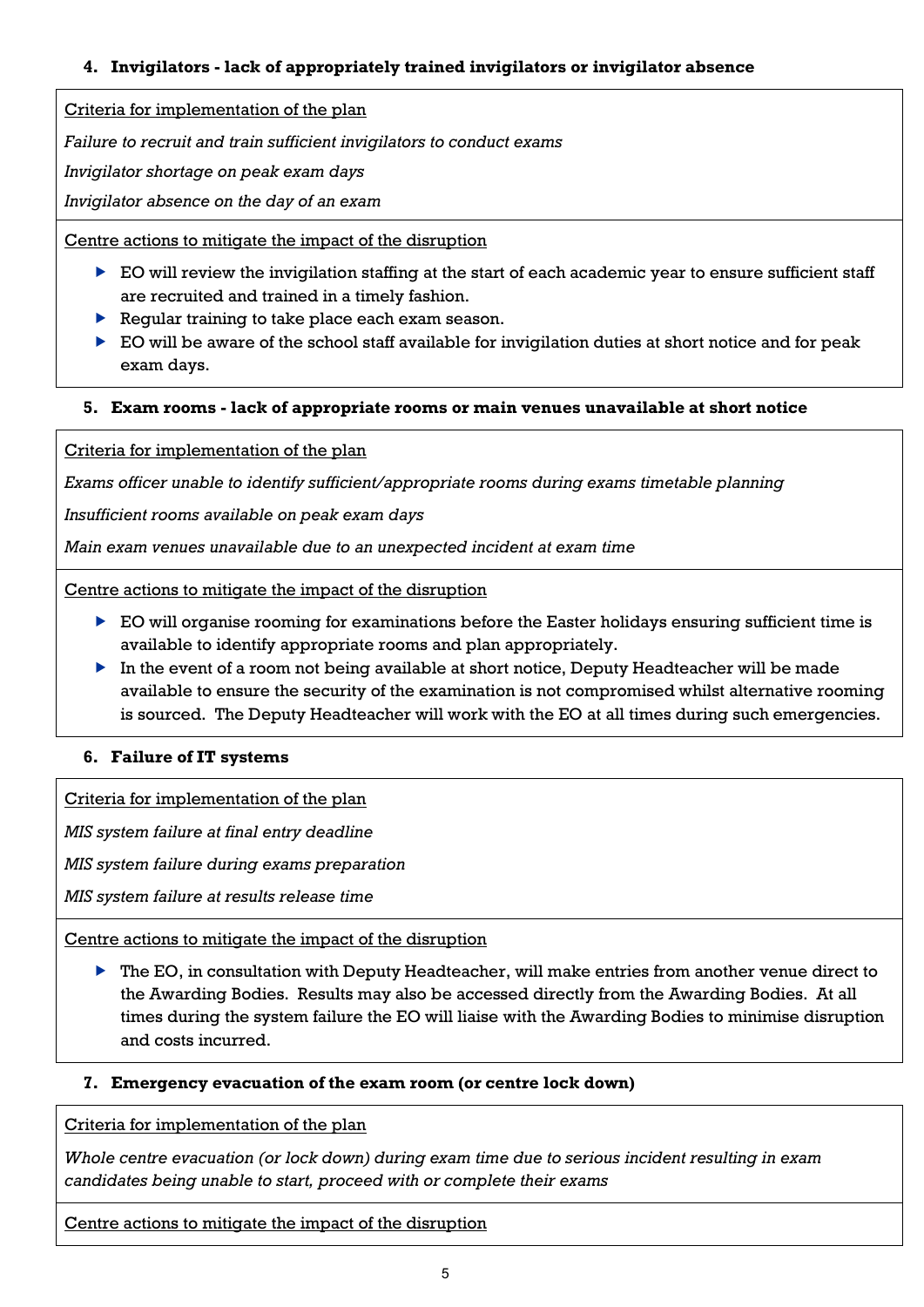- EO to contact the relevant Awarding Body to discuss alternative arrangements, if needed, and liaise with Deputy Headteacher to take appropriate action.
- ▶ EO to contact awarding bodies for advice regarding special consideration.

#### **8. Disruption of teaching time – centre closed for an extended period**

Criteria for implementation of the plan

*Centre closed or candidates are unable to attend for an extended period during normal teaching or study supported time, interrupting the provision of normal teaching and learning*

Centre actions to mitigate the impact of the disruption

- **Deputy Headteacher to manage all such incidents.**
- $\blacktriangleright$  Priority given to exam cohort.
- ▶ EO to contact awarding bodies for advice regarding special consideration.
- ▶ Centre to communicate with parents and students.

## **9. Candidates unable to take examinations because of a crisis – centre remains open**

Criteria for implementation of the plan

*Candidates are unable to attend the examination centre to take examinations as normal*

Centre actions to mitigate the impact of the disruption

- ▶ EO to contact the relevant Awarding Body to discuss alternative arrangements and liaise with Senior Directors to take appropriate action.
- **10. Centre unable to open as normal during the exams period** (including in the event of the centre being unavailable for examinations owing to an unforeseen emergency)

Criteria for implementation of the plan

*Centre unable to open as normal for scheduled examinations. In the event that the HOC decides the centre cannot be opened for scheduled examinations, the relevant awarding body must be informed as soon as possible.* 

Centre actions to mitigate the impact of the disruption

- ▶ Open for candidates if possible.
- ▶ The EO will contact the relevant Awarding Bodies to discuss alternative arrangements and liaise with Deputy Headteacher to take appropriate action.

# **11. Disruption in the distribution of examination papers**

Criteria for implementation of the plan

*Disruption to the distribution of examination papers to the centre in advance of examinations*

Centre actions to mitigate the impact of the disruption

EO to contact awarding bodies to arrange alternative examination papers, ie downloadable.